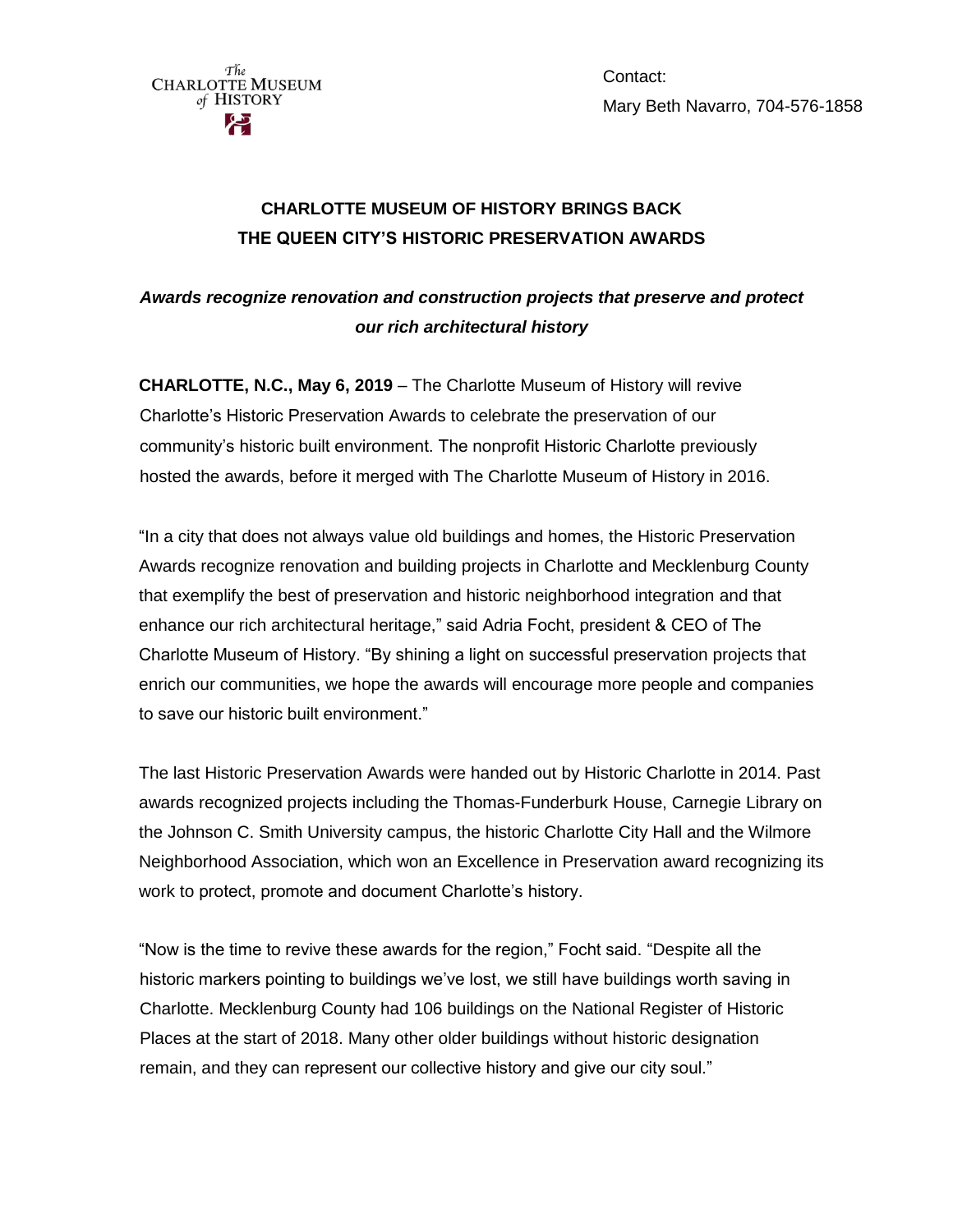A panel of local architects and preservationists will select award winners in five categories.

Winners will be honored at a special event on Thursday, August 22, from 6-8 p.m. at The Charlotte Museum of History. Author Tom Mayes will be the evening's emcee and featured speaker. Mayes is vice president and senior counsel for the National Trust for Historic Preservation and author of "Why Old Places Matter: How Historic Places Affect Our Identity and Well-Being." He has lectured widely on historic house museums, preservation public policy and historic preservation. Tickets and sponsorship information are at charlottemuseum.org/preservation.

## **How to Nominate a Project**

All project nominations are due by 11:59 p.m. on Sunday, June 30. Nominated projects must have been completed within the last five years and must be located in Mecklenburg County. Preservation nominations must exemplify aspects of effective preservation, historic renovation and effective neighborhood planning. Infill project nominations must exemplify sensitive integration within a historic environment and effective planning. Submission information is at charlottemuseum.org/preservation.

There are five award categories:

- 1. **Preservation (Residential)** Restoration of a *historic* residential structure
- 2. **Preservation (Commercial)** Restoration of a *historic* commercial structure
- 3. **Historic Neighborhood Infill (Residential**) *New* residential building that integrates sensitively with its historic environment
- 4. **Historic Neighborhood Infill (Commercial)** *New* commercial building that integrates sensitively with its historic environment
- 5. **Excellence in Preservation**  A person, group, or project (not covered in the previous categories) that preserves the cultural or built heritage of a neighborhood or community. Acceptable nominations include, but are not limited to: local governments, neighborhood associations, clubs, nonprofit organizations, or individuals.